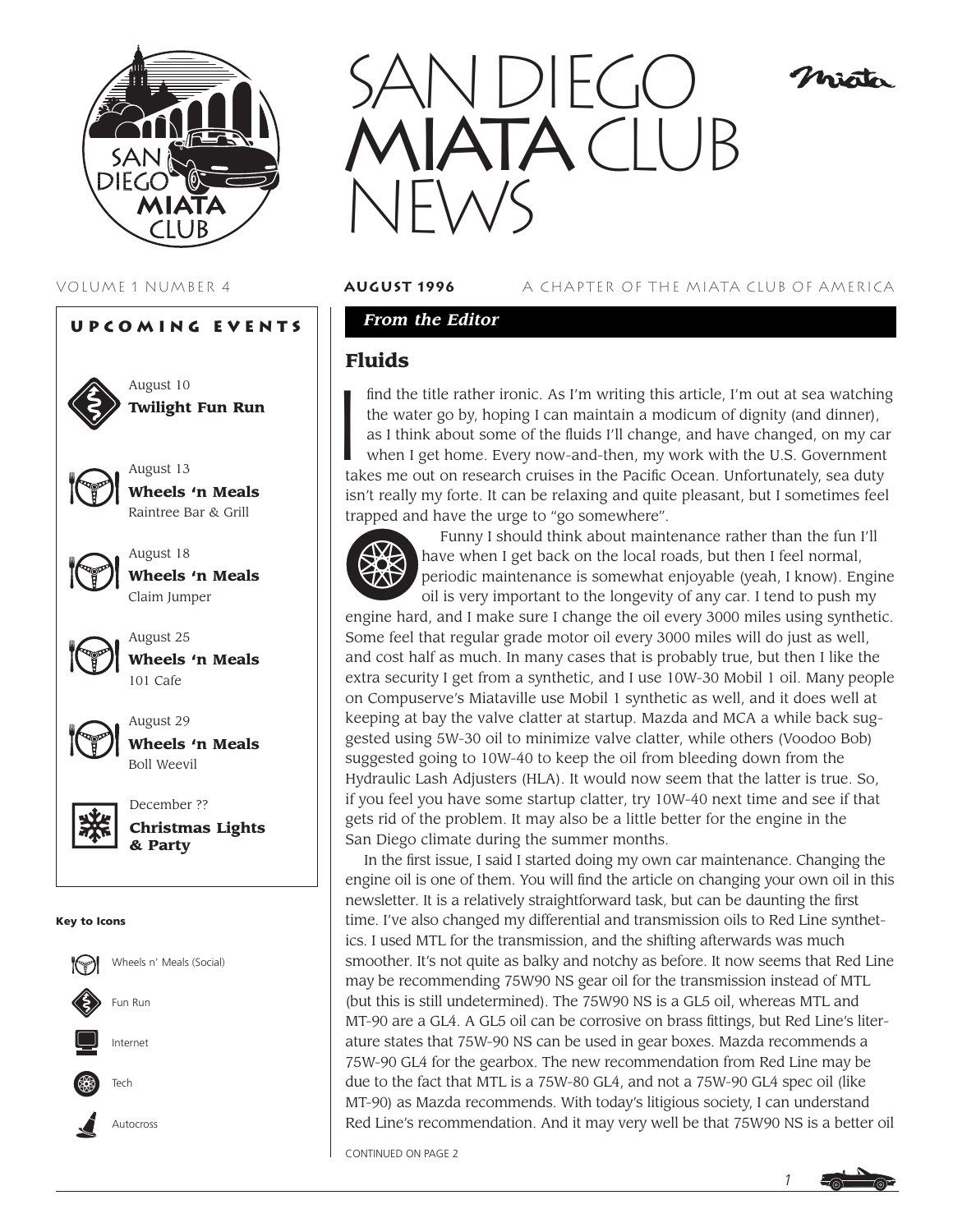#### **From the Editor** CONTINUED FROM PAGE 1

than MTL in terms of shifter feel. If someone is near a transmission oil change interval and is willing to try 75W90 NS, then please pass along the information to the club about before and after feel and I'll include that information in the next newsletter.

Now that summer is here, you may notice your temperature gauge rising as you race your engine around the local hills. My temperature gauge would climb up to 3⁄4 of the way on the temperature gauge at times when running the engine hard on a hot day. At first I thought that was perfectly normal till I started talking with others on the same run with me and they reported no change on their temperature gauge. I guessed that at the 30,000 mile checkup, the guy who did the radiator change used tap water and too much anti-freeze when refilling. After getting some info from Miata folks on Compuserve and the net, I learned that the mixture ratio should be no more than 50/50 antifreeze/ water. The radiator holds 6 liters, and so I drained my radiator and put together a mixture of 3 liters of distilled water, 2.7 liters of anti-freeze, and about 6 ounces of Red Line Water Wetter (I topped off the radiator with distilled water). Water Wetter increases the surface tension of the fluids, thereby allowing more liquid to come in contact with the surrounding metal surface and giving a better heat transfer. So far, my temperature needle has remained fairly constant, and only moved when I did our club's first run to Palm Desert, and then it only moved a tad past half way. Still, I forgot one thing in this whole process. I should have changed the thermostat while I was at it. If it had been the thermostat that was faulty, then the radiator fluid change would have been pointless. Luckily, that wasn't the problem. A thermostat only costs about \$10–\$15, so I should have changed that when I had the radiator drained as a precautionary measure,

because you need to drain the fluid when you replace the thermostat. Also, there is a trick to use a cooler 160 degree thermostat instead of the stock 180 degree thermostat. NAPA sells one that is thermostat part number 42. With the fluid at 160 degrees instead of 180 degrees, it makes the computer think the engine is still in the warm-up phase, so it runs the engine a little richer, giving you a few extra horsepower. Since I've already put about \$10 worth of Water Wetter and antifreeze into the radiator, I'll wait until my next change interval to put in the cooler thermostat.

Much of the information that I have given in my articles came from Rod Grainger's book, *Rod's Mazda Miata Enthusiast's Shop Manual.* This book is a must for any do-it-yourselfer, and it can be purchased from Classic Motorbooks (800-826-6600) for \$25. It pretty much describes how to take apart the Miata and put it back together, with plenty of pictures to help guide you step-by-step. See you on the twisties...

— ROBERT "JTBOB" HOLLAND

# **Oil Change**



An oil change is fairly simple. You first need to get the car up off the ground. I created some

simple ramps made of three 2"x10" wood planks (of diminishing lengths) nailed together. With the car on the ramps, I remove the filler cap and place an empty oil pan under the drain plug (located at the base of the engine pan underneath the car) and remove the plug with a 19mm socket. It's best to have the engine warm so that most of the contaminants that accumulate will go with the draining oil. Have some rags handy to catch any spills as your hand pulls away from the oil shooting out the hole (long rubber gloves work well). While the oil is draining, I then remove the oil filter,

CONTINUED ON PAGE 4

#### **Board of Directors** President

MARK BOOTH 670-3789 markb@adnc.com Vice President CINDY PALOMA 534-0969 paloma@cs.ucsd.edu Secretary/Events Coordinator RUTH STARK 633-1218 rfstark@aol.com Treasurer MARY BEECHER 549-6660 beecher@adnc.com Membership "VOODOO" BOB KRUEGER 486-4711 voodoo@adnc.com Autocross STEVE HART 579-9093 Newsletter Editor/Webmaster ROBERT "JTBOB" HOLLAND 546-8218 robert@caliban.ucsd.edu Design and Layout TOM & STEPHANIE GOULD 298-8605 tomgould@adnc.com

**Notices**

THE SAN DIEGO MIATA CLUB is an official chapter of the Miata Club of America. We are a nonprofit organization whose purpose is to promote the enjoyment of —and enthusiasm for—the Mazda Miata.

*SAN DIEGO MIATA CLUB NEWS* is the monthly newsletter of the San Diego Miata Club. Use of articles or stories by other MCA chapters is hereby granted, provided proper credit is given. **Submissions to the newsletter** are welcomed and encouraged. Did you just add a new accessory to your Miata? How about writing a review and submitting it to the newsletter? Where possible, please send your electronic submissions to the newsletter editor, Robert Holland (robert@caliban.ucsd.edu). Submissions can also be faxed to the club's dedicated phone line or mailed to the club's post office box. Submission deadline is the 15th of each month.

**Internet:** The San Diego Miata Club has established a dedicated World Wide Web Home Page at http://mmdshare.ucsd.edu/sdmc.html. The club has also established a members-only electronic mail list for those members with E-mail capability. If you included your E-mail address on your membership application then you should already be subscribed to the electronic mail list. If you recently acquired your E-mail account, please contact Cindy Paloma (paloma@cs.ucsd.edu) and request to be added to the electronic mail list.

Dedicated 24-hour voice/fax phone line:

(619) 670-7948 **San Diego Miata Club**

P.O. Box 2286 Spring Valley, CA 91979-2286

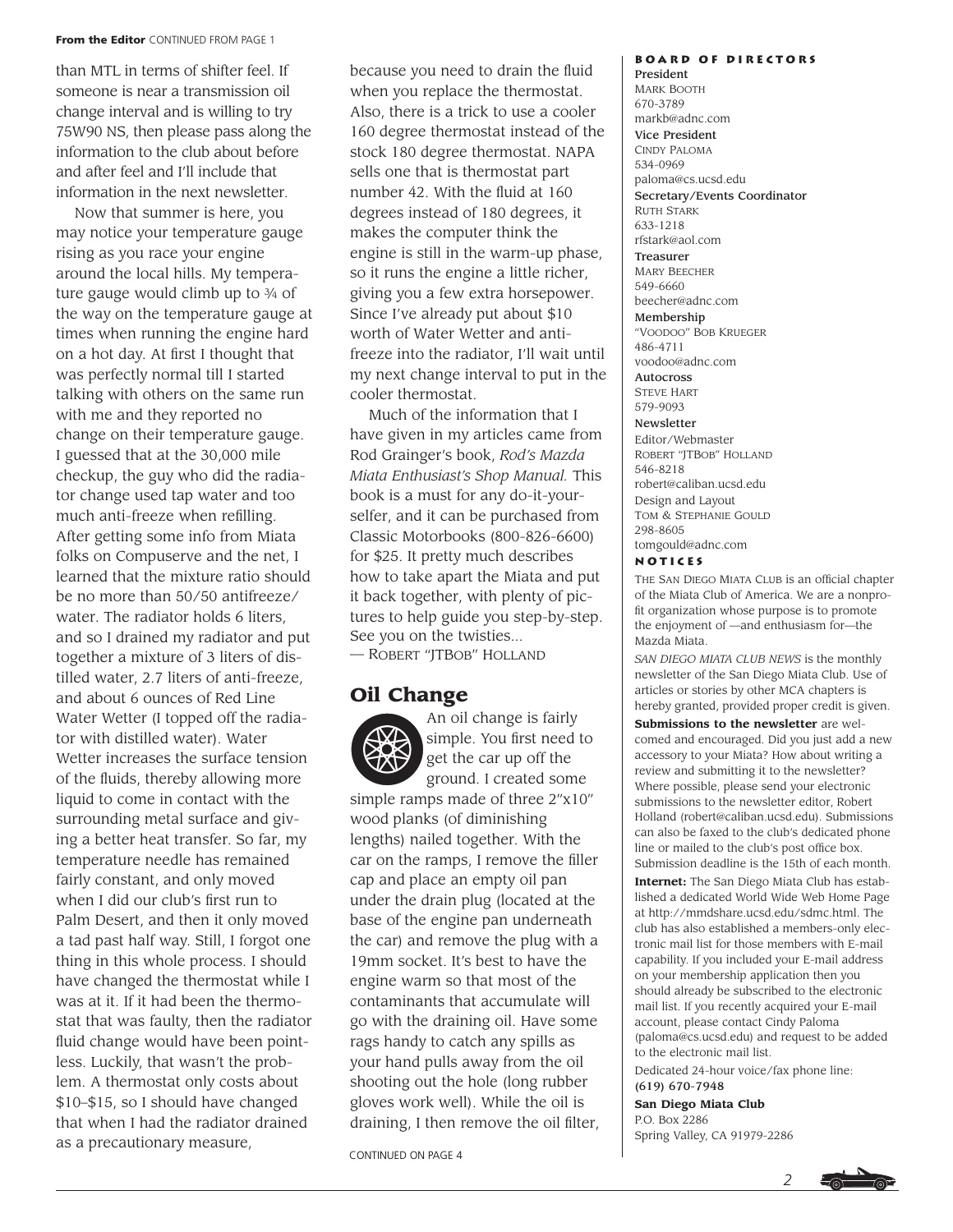### **Meeting Places**

#### **San Diego Twilight Run**

Date: Saturday, August 10 Time: Run starts at 4:00 p.m., 2:30 p.m. for pizza! Place: Pizza Hut, 3637 Avocado Blvd., La Mesa

Run Leaders: MARK AND CATHY BOOTH

Last year's San Diego Twilight Run was very popular. We had 42 Miatas in attendance (plus one RX-7). With the combined strength of both the San Diego Miata Club and SOCALM, perhaps we can top that record number!

This one is a bit different. A leisurely ride along some of San Diego's east county roads during the late afternoon/early evening hours. That special "twilight" period when the hot summer day slowly gives way to a comfortable summer night.

Arrive at 2:30 p.m. for pizza. The run will start at 4:00 p.m. Run will finish back near the starting point at approximately 8:30 p.m.

Directions: I-805 south to Hwy. 94 east. Continue on Hwy. 94 into La Mesa.

(Watch those signs carefully, Hwy. 94 east merges off to the right near the Spring Street exit.) Stay on Hwy. 94 east and exit at Avocado Blvd.

Turn left at the stop sign. Proceed over the highway and make a right turn into the Rancho San Diego Village Shopping Center. The Pizza Hut is straight ahead.

Note: Run will be canceled if it rains. If you have any questions, please call Mark at (619) 670-3789.

#### **Wheels 'n Meals at Raintree Bar & Grill**

Date: Tuesday, August 13

Time: 5:00 p.m.

Place: Raintree Bar & Grill, 755 Raintree Dr. (At Poinsettia just west of I-5), Carlsbad, (931-1122) Happy Hour prices until 6:30 p.m.

#### **Wheels 'n Meals at Claim Jumper**

Date: Sunday, August 18

Time: 3:00 p.m.

Place: Claim Jumper, 5500 Grossmont Center Dr. (In Grossmont Shopping Center), La Mesa (469-3927) Meet in the lounge for fantastic hors d'oeuvres and delicious desserts (don't miss the Mother Lode Cake!).

#### **Wheels 'n Meals at 101 Cafe**

Date: Sunday, August 25

Time: 3:00 p.m.

Place: 101 Cafe, 631 S. Coast Highway (At Wisconsin), Oceanside (722-5220) The 101 Cafe is the oldest restaurant in Oceanside. — Fabulous 50's fare.

#### **Wheels 'n Meals at Boll Weevil**

Date: Thursday, August 29

Time: 6:00 p.m.

Place: Boll Weevil, 9330 Clairemont Mesa Blvd. (At Ruffin Rd.), San Diego (571-6225) Great burgers and lots of space to park Miatas. — Heaven!

### **Miatas at Monterey '96**

There will once again be a Miata presence at the 23rd annual Monterey Historic Automobile Races to be held August 16–18, 1996 at Laguna Seca Raceway. After all, the Miata community can hardly afford to be seen as slinking away from this event in a year when BMW is not only being honored as the featured marque but has also introduced its all-new Z3 roadster.

Official sponsorship for this event has been somewhat diminished for the last few years, but Barbara Beach and Tom Matano of Mazda have been pushing hard to ensure that Miata enthusiasts will be as wellrepresented as ever for 1996. As a result, there will be the usual tent, parking corral, and lunch as in years past.

The fare for this year's event, which will include a catered lunch of barbecued chicken, beef, and sausage, as well as soft drinks and the usual item of memorabilia, will be \$20 per person.

If you have questions or comments regarding this year's Miatas at Monterey, please call Barbara Beach at (619)631-1202. Those of you who plan to attend can send your checks to: MEDIA SOURCE 1315 Buena Vista Dr. Vista, CA 92083



# **Upcoming National and Regional Events**

August 16-18, 1996 Monterey Historic Races Monterey, CA

September 13-15, 1996 Gold Rush '96 Sacramento, CA Hosted by: SAMOA

October 3-6, 1996 Miata Games Atlanta, GA Hosted by: Peachtree Chapter November 9, 1996 Central Coast Winery Run Hosted by: SOCALM

**Viewing the automobiles in the paddock before and after they race provides a rare chance to talk to the owners and drivers. And some great photo opportunities!**

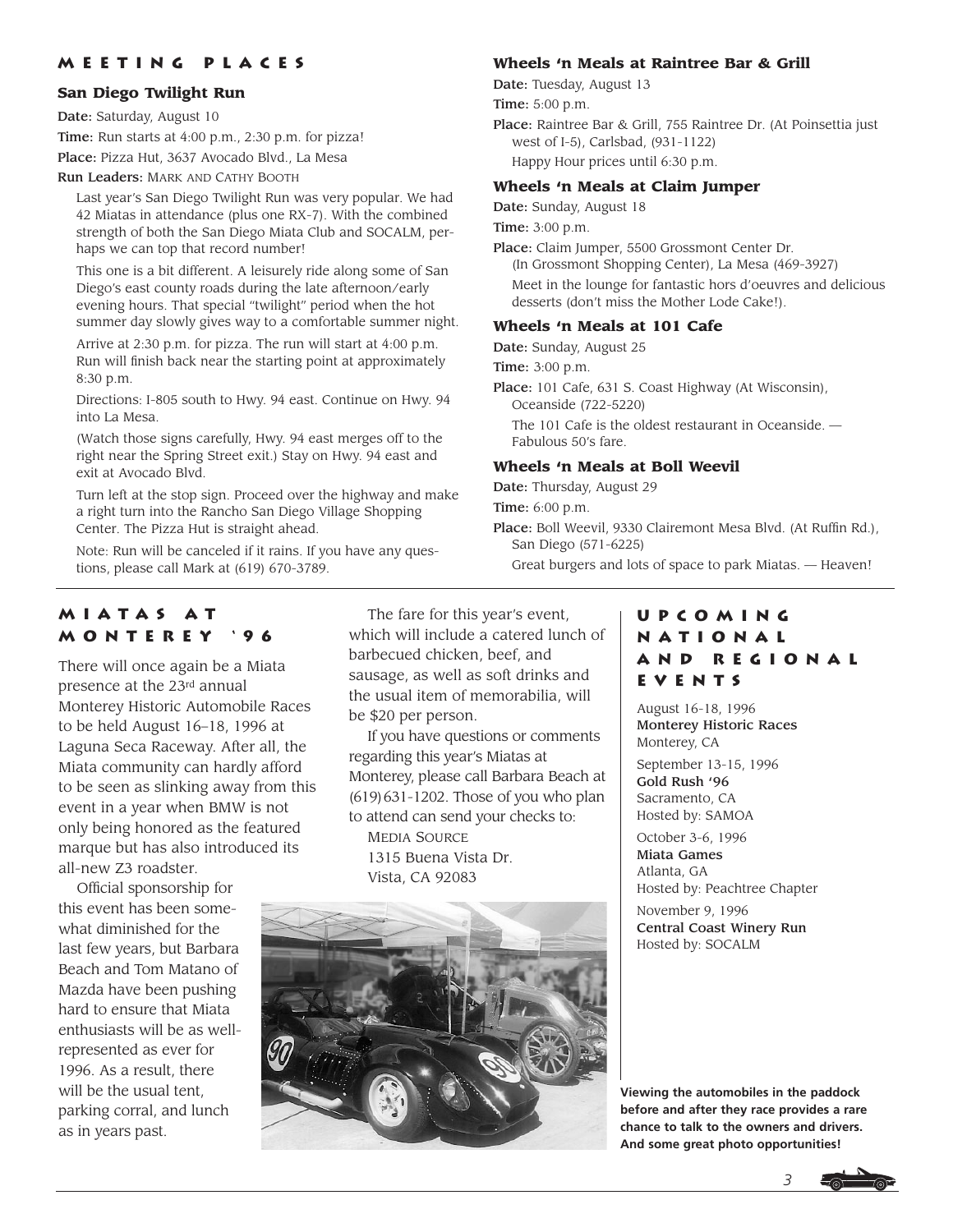#### **Oil Change** CONTINUED FROM PAGE 2

which is on the right side of the engine. It is under the intake manifold, horizontally screwed into the side of the engine, about in the center of the block. Some people like to turn the front wheels full lock left, and reach from underneath to get to the filter. My hands and arms are small enough that I can reach down from the top, put my arm between the intake manifold and hoses, and remove the filter from above. Stuff some old rags under and around the filter to catch oil that will certainly leak out of the filter when removed. I use about 3 rags: one directly under the filter, and the other two covering the area where the filter will be pulled towards and it comes off the block. If your engine is too hot to get your hand onto the filter without burning some flesh, then you might try some long sleeve rubber gloves for protection. With a firm grip on the filter, spin it counter-clockwise to remove it. Mazda sells a filter cap to

### **Six Easy Steps to Coordinating a Fun Run**

- 1. Select your favorite roads and/or destination.
- 2. Coordinate a date with the Events Coordinator, Ruth Stark.
- 3. Do a "pre-run" with the following things in mind:
- Select a convenient meeting place with ample parking, easy access in and out and restrooms.
- If needed; depending on the time of the run, look for restaurants that can accommodate a large group. (It's a good idea to talk to the manager to let them know what you have in mind and when...maybe they can work out a special deal for the group.)
- Look for safe places to "queue up" in case the group gets split up by lights or traffic.
- Have I mentioned the importance of restrooms?

remove Miata filters, and I have one, but I've always been successful using my hand to remove the filter. OK, so the filter is out, and the rags have hopefully caught most of the oil that remained in the filter. Pull the filter up and out with the O-ring side facing upwards to keep any more oil in the filter from draining out. With the new filter in hand, smear a little oil on the rubber O-ring so that it will seat properly against the engine block without binding as it is being tightened. Screw the new filter in clockwise and when the filter comes in contact with the block (resistance is felt), turn about  $\frac{1}{4}$  to  $\frac{1}{2}$  turns more on the filter to tighten. Hand tightening is enough to secure the filter to the engine. Too much and you'll regret it when you try to remove it next time, as the heating and cooling of the engine causes the filter O-ring to seal itself quite nicely against the engine block.

Put the drain plug back in and

- 4. On or before the 15th of the month prior to your run, send a brief written description for the club newsletter that includes at least the following details:
- General location of where you're taking us
- Start time and place
- End location and approximate length of time the run will take
- Type of restaurant and approximate amount of money we should plan on bringing with us or whether to pack a lunch
- Whether the run will be canceled in case of rain (in Southern California???)
- 5. Prepare and make copies of written directions to hand out to those in attendance.
- 6. Closer to the date, make contact with the restaurant, or others that may need to prepare for our arrival.

tighten to 30 lb.-ft., for which I use a good Sears 3⁄8"-drive torque wrench and a small extension. With the 1.6l engines, you need to add 3.6 quarts of oil, while on the 1.8l engine, you need to add 3.8 quarts of oil. Have a rag handy around the fill hole to catch any spillage. Put the filler cap back on, and start up the engine. Let it run for a couple of minutes to make sure all the oil is fully circulated. Shut off the engine and check the dip stick. Add oil as needed. Allin-all, about 30 minutes of work that I can check and double-check to make sure everything is right (which is usually 2 checks more than a econo lube place does). A local Kragen takes my used oil, which is a state requirement for businesses selling motor oil.

Next time I'll describe how to change the transmission and differential oils.

See you on the twisties. — ROBERT "JTBOB" HOLLAND

A few other suggestions:

- It's helpful if you take along someone to help you make notes on your "pre-run" so you can write up directions, mileage odometer readings or road signs to follow.
- For Miata sakes Avoid dirt roads!
- Consider combining the run with an activity like a wine tour, museum etc.
- Those that have already sponsored a run are good resources for tips and, of course, Ruth Stark can assist you if you need any help.
- CATHY BOOTH



*4*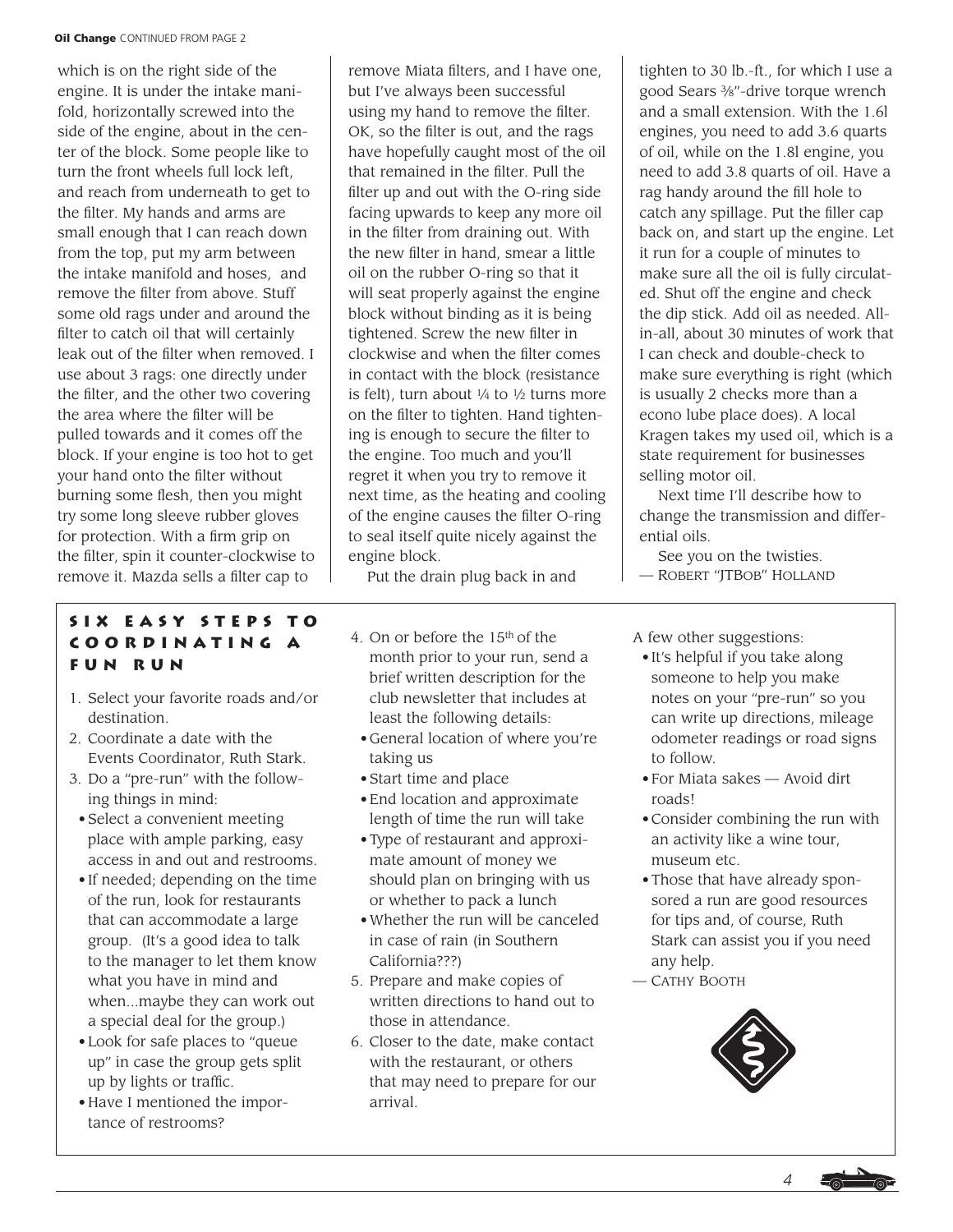# **SDMC at Malibu Grand Prix**

ednesday evening, June 19th, a dozen Miatas and fifteen would-be Fangios converged on Malibu Grand Prix, located on Miramar Road. Present and eager to try their luck on the course were: TOM and STEPHANIE GOULD, ROBERT (JT) HOLLAND, KEN EVORY, VOODOO BOB KRUEGER, prez MARK BOOTH, RAINER MUELLER and his friend DENNIS ANDREWS, ANTHONY WILDE, WOODY WOODHOUSE, RICHARD SCHERSCHEL, new members RICH TAYLOR, TAK YAMAMOTO, MIKE MARTIN, and Mike's guest SARA WIKMAN.

> Malibu Grand Prix consists of a very tight and twisty

road course where one drives a scaled down open-wheel racing car against the clock. The Wednesday date was chosen as a normally slack period when we would likely have the track to ourselves. This was the case and there were very few non-SDMC drivers the entire time we were there. We eyed the layout warily as Mark collected cash money from all to buy a block of tickets at a discount, most drivers opting for ten laps which turned out to be reasonable in cost and about as much as we would be able to handle. The cars have a centrifugal clutch and only two pedals-you accelerate with the right foot and brake with the left. Helmets are provided and the drill is simple: you strap into a four point harness, hand the man a lap ticket, pull up to the starting line and wait for the green light. Every lap is a standing start and you drive as fast as you can around the course to the finish line, where your time flashes up on the scoreboard for everyone to see. You then either repeat the process or get out of the car and let

someone else have a go. Veteran autocrosser

Rainer was the first to go out, turning in a time of around one minute flat which gave us all something to



shoot for. The word also came back from the early hot-lappers that there was a puddle in the apex of a nasty right hander that was making things a bit tricky when the racing slicks hit the water. A rogue sprinkler was causing this and it was a major problem for those who have upgraded the tires on their Miatas. Drivers who spun in the water know who they are and shall remain nameless. For those of us with Miatas still on the OEM Bridgestones, it was a very familiar sensation-hit water, car goes sideways, full opposite lock, car comes back, check heart rate and continue. The Malibu guys did go out and sweep off the water, placing a tire barrier in the wet area that forced a change in line but at least kept us out of the water. We were all soon happily blasting around the course and swapping tips on which cars were the fastest and how best to attack certain corners. The driving styles were varied, with most of us having a grand time sliding around and bouncing off the curbs. It is a great feeling to know that you can take up the whole road, go as fast as you want, no one is coming the other way, and the worst that can happen is that you spin the car and don't hit anything.

As the evening wore on, everyone's lap times came down and some of us learned the hard way that the "foot hard down, braver than Dick Tracy, don't brake til you

see God" style was not the quickest way round the course. Carrying too much speed into the first of a series of turns would put you all wrong for the remainder with the resultant loss of momentum. The fastest drivers seemed to catch each apex, stay off the curbs, and avoid scrubbing off too much speed by sliding. Several drivers were now regularly under a minute and most of us were ready to call it a night when the tickets ran out. As we headed back to our Miatas, everyone agreed that this should become a regular event on the SDMC calendar.

We tried to keep track of everyone's lap times and the record shows that there was only a five and a half second difference between the fastest and slowest drivers' best lap. Rainer's autocross training showed as he turned the most consistent times, little more than two seconds separating his slowest from fastest time. Youth and skill was the hot ticket though as JT blew everyone away with a 56.74 second lap for fast time of the day. Second quick went to Dennis with a 57.36 and Woody grabbed third place on the podium with a 57.49, fastest of the geriatric over fifty crowd.

Driving the little cars is hard work and many of us were a little sore the next day but we're looking forward to the next session and hope to see more SDMC members there. — WOODY WOODHOUSE

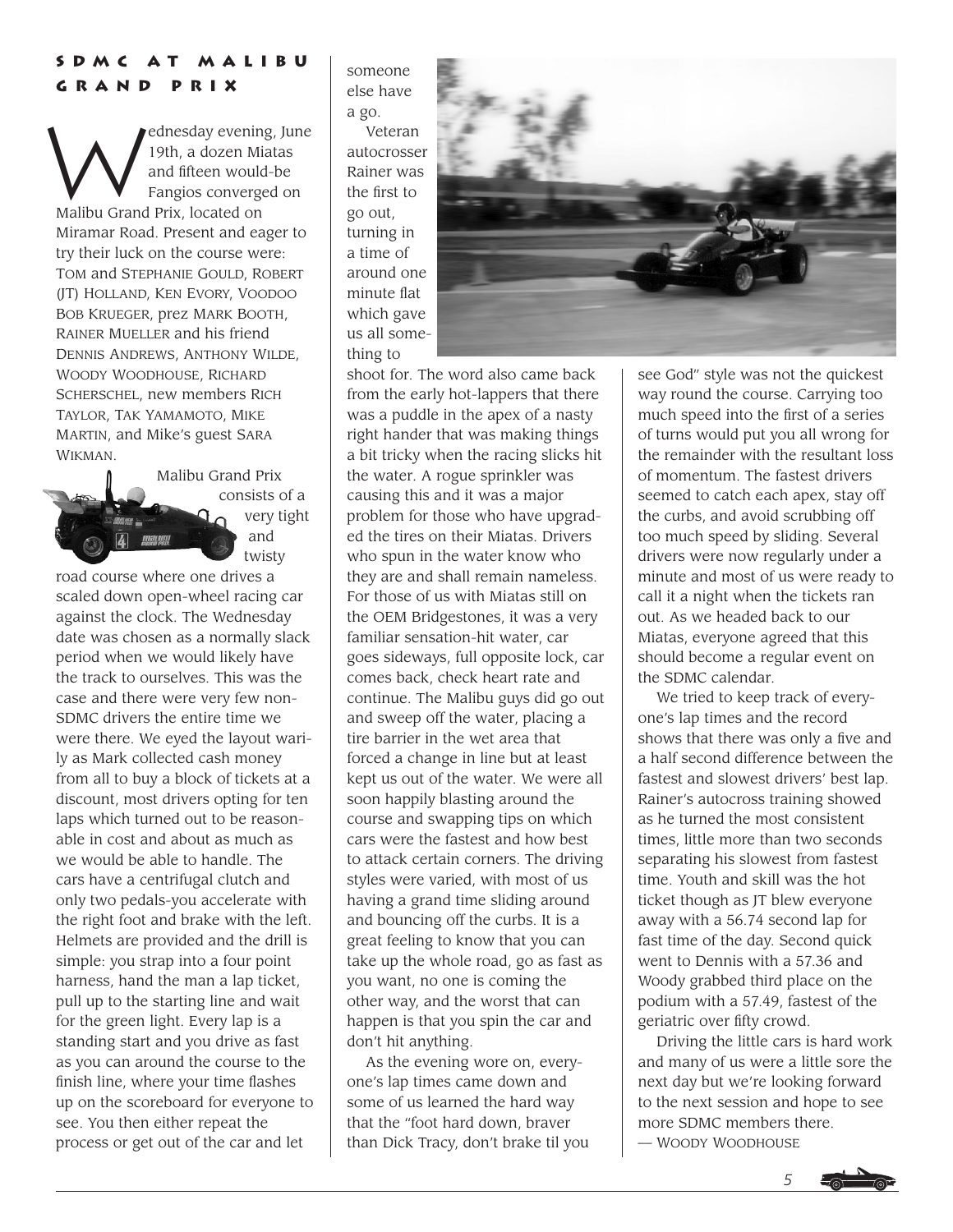

Although Solo II is by far the most popular racing class for Miata owners, thanks to its relatively low dollars spent/fun ratio, you can go completely nuts with this Miata racing thing if you're so inclined. At the far end of the spectrum, for example, are racers like the Jordan brothers of Protomotive, who run a pair of Miatas in IMSA's Endurance Championship Series. But between this extreme and Solo II are several options that are open to us mere mortals. Keep in mind, however, that as you move through this spectrum, it's not just the cost of being competitive that increases. The gap between what constitutes a competitive car and one that can be reasonably driven on the street gets wider as well.

Just up the competitive ladder from Solo II is Pro Solo, which is very much like Solo II except that it's run on shorter courses which are mirrored. That is, there are two courses that are mirror images of one another and each competitor must run them both. The best runs on each course for a given competitor are added together and the lowest cumulative time wins. During the event, the two courses are active simultaneously and each course would have

it at any given time. One of the unique features of Pro Solo competition is that it uses a "Christmas tree" of lights at the starting line much like what you would see at an NHRA drag race. The safety requirements and race classifications for Pro Solo are very similar to those of Solo II, except that Pro Solo classes are typically numeric rather than alphabetical. For example, while a stock Miata would race in C Stock in Solo II, it would race in S3 in Pro Solo. I've never so much as seen a Pro Solo race myself, but a friend of mine tells me that if you think Solo II is competitive, you ain't seen nothin' 'til you see Pro Solo!

Solo I, the next rung on our ladder of increasing challenge, is essentially a high-speed time trial...road racing without the fender banging. Rather than running head-to-head against other cars which are on the track at the same time, you once again are trying to beat the clock. Beyond that, however, Solo I begins to look a lot like the racing you see on TV. Solo I events can be run on race tracks or surface roads as well as on large, closed areas of pavement. There may be several cars on the track at any given time, but no passing is allowed

and the cars are running against the timer rather than each other. One example of a Solo I-type event that you may be familiar with is the Pike's Peak Hillclimb. Since Solo I courses are more open and longer than those of lesser events, speeds are predictably higher, often getting into three digits, and as you might expect, the safety requirements are commensurately more extensive and strict.

All cars running in Solo I must have a properly constructed, mounted, braced and approved roll bar that attaches to the car at a minimum of four points and includes a diagonal brace. This roll bar must clear the driver's helmet by at least two inches. It is this requirement that tends to make Miata hardtops somewhat scarce in Solo I, although they are allowed provided they are bolted to the car. Rollbars that clear the driver's helmet by two inches tend to interfere with the underside of a hardtop, and so open Miatas are far more common in this series. In addition to the roll bar, each car is required to be equipped with a 5 or 6 point driver restraint harness and a fire extinguisher. The driver is required to wear an approved helmet and fire-resistant (Nomex) driving suit, underwear, gloves, socks, and shoes. If the driver has facial hair, he must also wear a fire-resistant balaclava (head sock). All drivers participating in Solo I events are required to possess a valid competition driving license.

This is high-speed and, therefore, potentially dangerous racing, and the rules that deal with the protection of the participants reflect that. Again, my personal experience with Solo I is nil, but another friend who runs his Miata in this series tells me that if you shop carefully and don't go overboard, you can probably get set up for this series, not including the competition license, for under \$1000. But again, "set up" does not necessarily mean "competitive."

And so this brings us to the ulti-

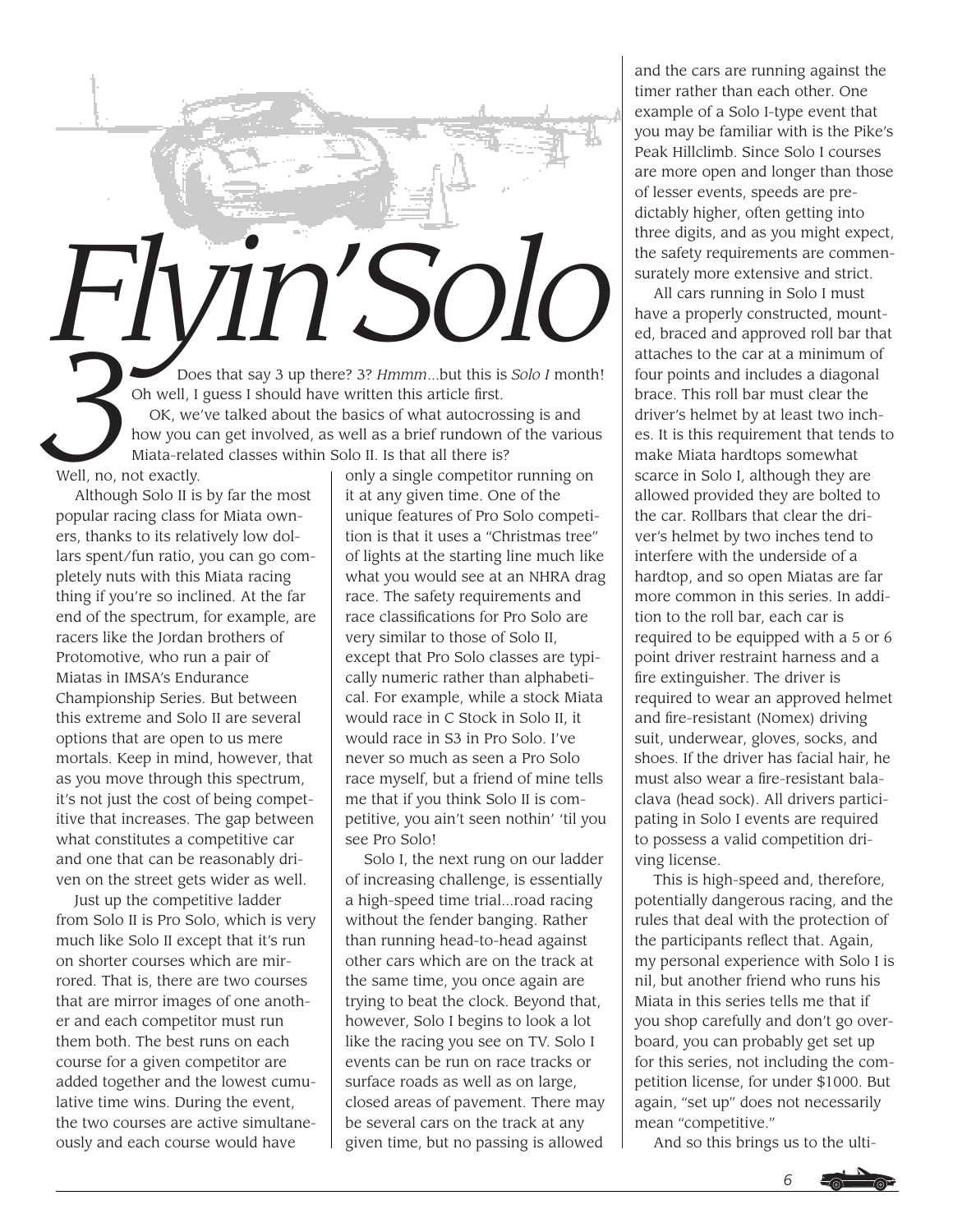mate challenge, the pinnacle for "amateurs"...road racing. Take Solo I and add the intimate presence of your competitors, side-by-side with you on the track, and you have road racing. Now you're playing Mario Andretti with your Miata and the stakes are getting really high. The obvious threat of body panel damage lurks behind every corner. Although it was road racing that formed the underpinnings of the early SCCA, and although the original concept of amateur racing was to "run what you brung" and drive it both to and from, as well as on, the racetrack, it would be naive to think that's still the case today. Road racing Miatas are specifically prepared to race and are not the kind of car whose lack of civility you'd be likely to appreciate on the street. Now we're to the point where it's you against the Jordans. Equipment like Penske re-valvable shock absorbers that can cost as much as \$2000 apiece begins to enter the equation if you're serious about winning. If you still haven't lost interest and would like to see what a road racing Miata looks like, take a gander at page 77 of the latest issue (Spring 1996) of Miata Magazine. See all those decals? You're going to need some of them too unless you're a descendent of

Howard Hughes. You don't road race competitively without sponsors or an inheritance these days. But hey, it's obviously doable. The guy who owns the car in that picture is doing it. Just don't expect to drive the car home from the track and then to work like the gentleman racers who formed the SCCA did 60 years ago. Even though it might be legal — theoretically, if not strictly, speaking — it's a long way from practical. I strongly recommend that all you aspiring road racers out there read the Miata Magazine article and a few others before tearing irreversibly into your baby.

If you're interested in competing in any of the various racing series that have been discussed in this and the two previous Flyin' Solo articles, contact your Sports Car Club of America (SCCA) regional autocross representative for more details. In the San Diego region, there is an autocross hotline at 619-441-1333. The hotline number for the greater Los Angeles area region (Cal Club) is 818-988- 7223. For information on signing up for Solo II events at the Murph, call Richard Scherschel at 619-286-2412 or Steve Hart at 619-579-9093.

Good luck and remember —

Don't brake until you see God!

I would like to extend my sincere thanks to the following individuals for all the great information they provided to help make these articles possible:

STEVE HART, San Diego Miata Club

ROBERT "JTBOB" HOLLAND, San Diego Miata Club

RICHARD SCHERSCHEL, San Diego Miata Club

HARVIN SAULS, Carolinas Miata Club

KEN WARREN, Grand Poobah of Motorsports, Delaware Valley (Del-Val) Miata Club

— VOODOO BOB KRUEGER

### **Club competitors, July 1996:**

STEVE HART,  $CSP - 2<sup>nd</sup>$  place (trophy) RAINER MUELLER, CS — 7th place DEE ROBIDER,  $CSP - 7<sup>th</sup>$  place

### **Autocross at the Murph**

Sunday, August 11 Racing Saturday, August 31 Practice Sunday, October 6 Racing Saturday, October 19 Practice Sunday, October 20 Racing Saturday, November 2 Practice Sunday, November 10 Racing Sunday, December 8 Racing

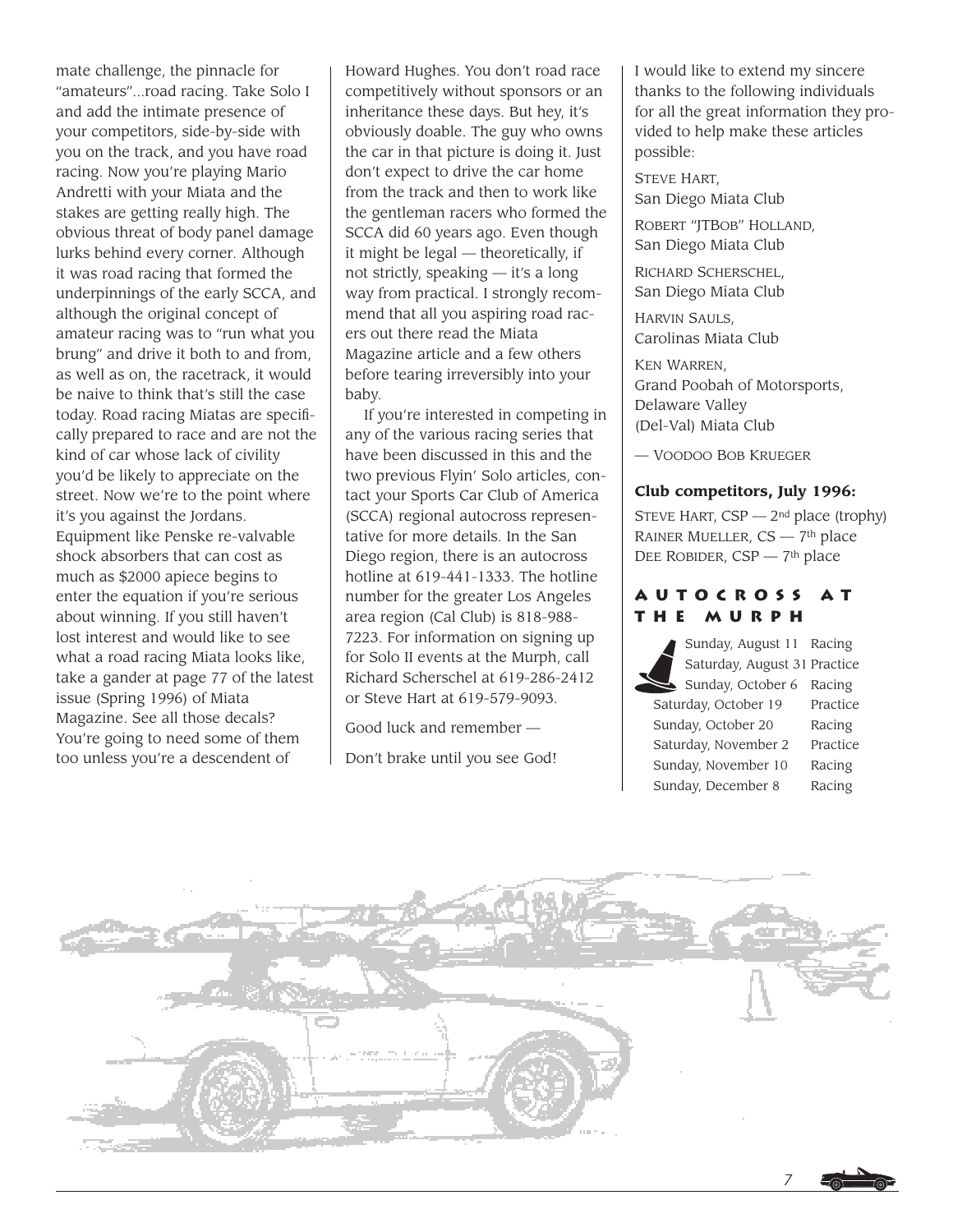## **New Logo**

**As I'm sure you noticed, our fantastic new logo adorns the front page**<br>of this newsletter. This design was the overwhelming favorite of the<br>membership at the June 27 Wheels 'n Meals. Tom and Stephanie<br>Gould are finishing of this newsletter. This design was the overwhelming favorite of the membership at the June 27 Wheels 'n Meals. Tom and Stephanie Gould are finishing up the final touches on the full color version(s) and we hope to have membership cards and window decals out to everyone in the next couple of months. My thanks, again, to Tom and Stephanie for all of their hard work and support!

### **Another Discount Dealer**

Please note that Service Specialists has been added to the Local Business Discounts column. They specialize in tires, wheels and suspension parts. They offer a discount of "dealer price", that is, the same price a local dealer would pay. Member Voodoo Bob Krueger recently purchased some new shoes (Dunlop D40 M2) for the VoodooWagen and he was very pleased with both service and price.

### **Anyone Hungry?**

We have four — count 'em — FOUR Wheels 'n Meals events in August. Even better, two of these events are being held in North County! Still better — two of them are being held on the weekends (Sunday). Check the listings for the Wheels 'n Meals event (now) playing near you! Please give me your feedback on these events. Many members are suggesting at least one Wheels 'n Meals per week. What do you think?



### **Christmas in August**

Well, no. But it is time to start thinking about plans for our first annual Christmas Party. We need a place. Certainly, one of our members has a "party house" that we can trash...err...where we can quietly gather and share some Holiday cheer? If that's you, please let me know. Thanks!

### **Etc.**

Nine new members since last month! Wow! It certainly seems obvious that San Diego was in need of a Miata club to call its own. Once again, my heartfelt thanks to everyone for your support and enthusiasm!

Until next month — keep that top down!

— MARK

# **New Members!**

**Kenneth & Debbie Campbell** El Cajon 1993 White A

**Gordon T. Frost, Jr.** San Diego 1995 Montego Blue

**James W. Hind** La Jolla 1991 Red B

**Judy Holmes** La Jolla 1992 Black & Tan SE

**Shawn Houghtaling** Escondido 1992 Yellow A

**Jeri Jones & Sean O'Connor** San Diego 1990 White B

**Natalia M. Rissolo** San Diego 1991 Red

**Mandy Simpson** Oceanside 1991 BRG

**Chuck & Phillippa Warfield**

Escondido 1992 Black & Tan SE

There are now 72 memberships consisting of 108 members.

- 24 Red
- 14 White
- 8 Montego Blue
- 7 Mariner Blue
- 5 Black
- 4 BRG
- 3 Laguna Blue
- 3 Silver
- 2 Yellow
- 1 Starlight Blue
- 0 Merlot
- **Unreported**



*8*